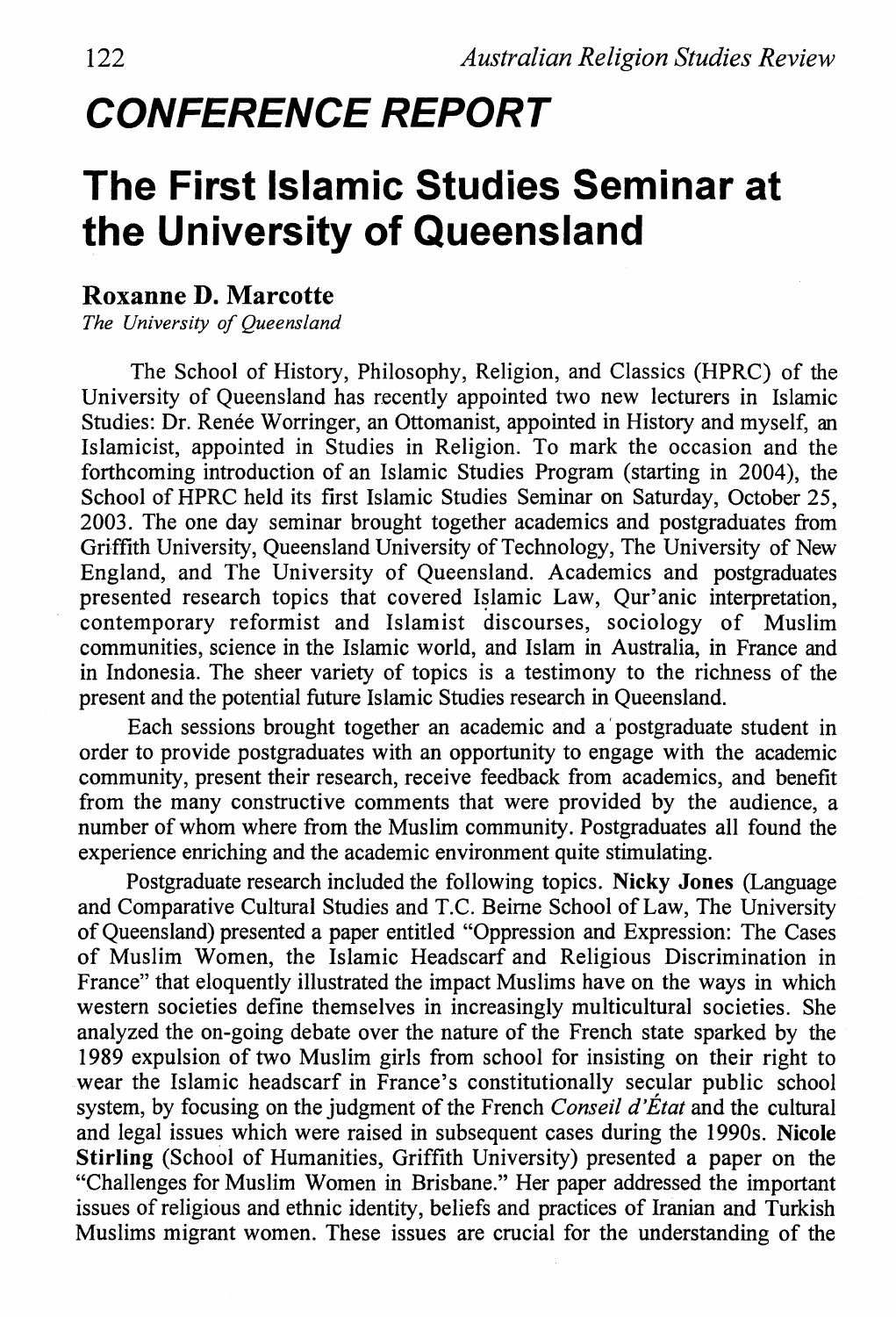factors that will shape tomorrow's multicultural and increasingly diverse Australia. She also discussed how the recent events of 11 September 2001, the Bali bombings, the Iraqi war and Australia's involvement are affecting these migrants' ethnic and religious identity and practice. **Dr. Nahid Kabir,** a recent PhD, and **Dr. Clive Moore** (School of HPRC, The University of Queensland) presented a paper on "International Terrorism and its Impact on Muslims in Australia, 1991- 2002." **Dr. Kabir** highlighted the increased stereotyping of Muslims as a result of criminal acts (gang rape), the arrival the Afghan asylum seekers *(MV Tampa),* the 11 September 2001 and 12 October 2002 terrorist attacks in New York and Bali and tried to provide various racial and cultural explanations for their underprivileged position (1.5 % of Australia's population with 25 % unemployment) that includes the "negative" impact of Australians' perception of Muslims as "terrorists" or "fundamentalists." **Toni Tidswell** (The School of Classics, History and Religion, The University of New England) presented a paper entitled "Overcome by Desire: Aziz's Wife and Yusuf," in which she presented the story of Yusuf and Zulaykha found in the Qur'an (chapter 12). While Muslim commentators focus on Yusuf as the key character of this story, she read the story from Zulaykha's point of view, by applying literary criticism to the Qur'an. **Muhamad Abdalla** (Science Policy Research Center, Faculty of Science, Griffith University) presented the results of his research in a paper on the "Social Misconstruction of Reality: The Myth of the Decline of Islamic Science," in which he outlined the accomplishment, importance and originality of science between the ninth and sixteenth centuries in the Islamic world and argued that the "decline theory" from the  $11<sup>th</sup>$  century onwards, because of opposition by religious authorities, Islamic Law or the absence of a capitalistic economy, is a social misconstruction of reality.

Papers delivered by academics consisted of the following. **Professor Philip Almond** (School of HPRC, The University of Queensland) discussed the West's encounter with the Islamic tradition in his paper on "Western Imaginings of Islam." He examined the nature of the changes and the causes that led to the presentation of new images of Muhammad (18th /  $19<sup>th</sup>$  c.), accompanied by new attitudes towards Islam. He suggested that the development of a secular view of history led to the construction of Islam as an authentic expression of religion and Muhammad as a sincere and pious believer. **Dr. Hossein Adibi** (Centre for Social Change Research, Queensland University of Technology) presented a paper on "Islamic Philosophy and the Contributions of Iranian Scholars" and drew upon the contributions of Iranian scholars, philosophers and scientists, focusing more specifically on Ibn Sina's views on logic, psychology and metaphysics. **Dr. Julia D. Howell** (School of International Business & Asian Studies, Griffith University), in her "Seeking Sufism in the Global City: Indonesia's Cosmopolitan Muslims and Depth Spirituality," showed how cosmopolitan Muslims rediscover their Sufi heritage, usually associated by Modernists with rural backwaters and authoritarian leaders. She illustrated how a number of university-style Islamic education institutions in Jakarta serve as nodes in networks linking providers of textual and academic studies with Sufi spiritual groups and guides, insisting that the rational-critical approach to textual understanding fostered by the new-style